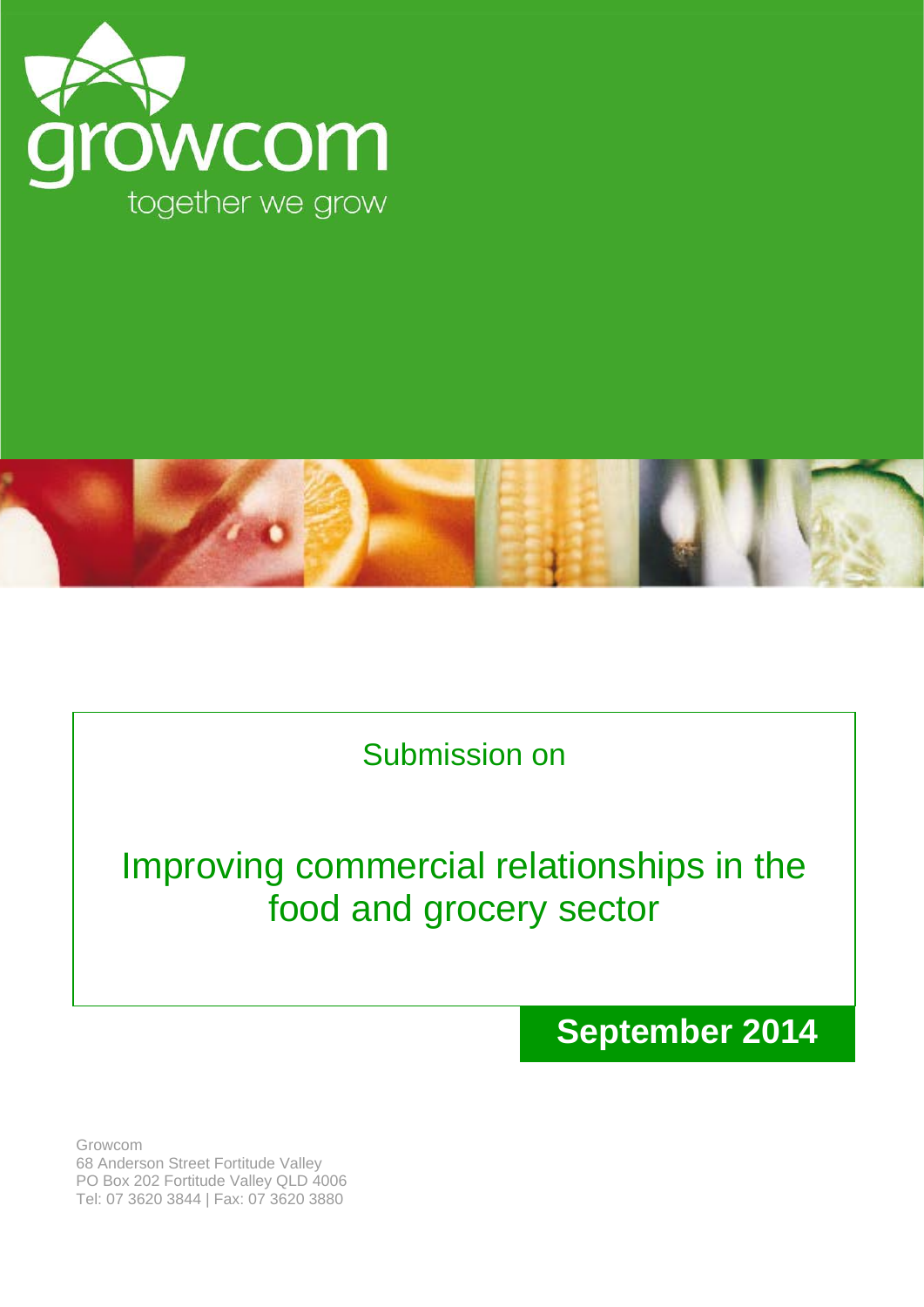## **About Growcom**

Growcom is the peak representative body for the fruit and vegetable growing industry in Queensland, providing a range of advocacy, research and industry development services. We are the only organisation in Australia to deliver services across the entire horticulture industry to businesses and organisations of all commodities, sizes and regions, as well as to associated industries in the supply chain. We are constantly in contact with growers and other horticultural business operators. As a result, we are well aware of the outlook, expectations and practical needs of our industry.

The organisation was established in 1923 as a statutory body to represent and provide services to the fruit and vegetable growing industry. As a voluntary organisation since 2003, Growcom now has grower members throughout the state and works alongside other industry organisations, local producer associations and corporate members. To provide services and networks to growers, Growcom has about 30 staff located in Brisbane, Bundaberg, Townsville, Toowoomba and Tully. We are a member of a number of state and national industry organisations and use these networks to promote our members' interests and to work on issues of common interest.

# **Introduction**

Growcom supports the broad contention that there is an imbalance of bargaining power, with suppliers fearful of making complaints or declining requests from retailers out of concern for adverse consequences, including being delisted as a supplier.

We appreciate the efforts of Government, the Australian Food and Grocery Council (AFGC) and the major supermarkets to address the issue however we are not convinced that the Food and Grocery Code (the Code) tabled will achieve this outcome for the fruit and vegetable sector.

The fruit and vegetable sector is characterised by a large number of small suppliers trading in a highly perishable product. This puts us at a unique disadvantage in negotiating fair terms with retailers and these issues are not necessarily addressed by the Code.

### **Key Recommendations**

- **We see the development of this Code as pre-empting the outcome of the Competition Policy Review. We do not support the adoption of a new code in isolation from the findings of the Competition Policy Review as the imbalance of power issue has many facets.**
- **The Code currently contains too many "opt-out" clauses and as a basic principle, should be mandatory.**
- **An Ombudsman should be appointed to oversee the Code as well as oversee a strengthened mandatory Horticulture Code.**

### **Overall Comments**

As a general principle we support mandatory rather than voluntary codes due to the longstanding failure of the Produce and Grocery Code. That said, the prescribed nature of the Code would potentially overcome some of these concerns if all major retailers signed on to the Code. However, again due to the imbalance of power in the relationship, growers have no power to ensure retailers sign up to the code. At the moment only Coles and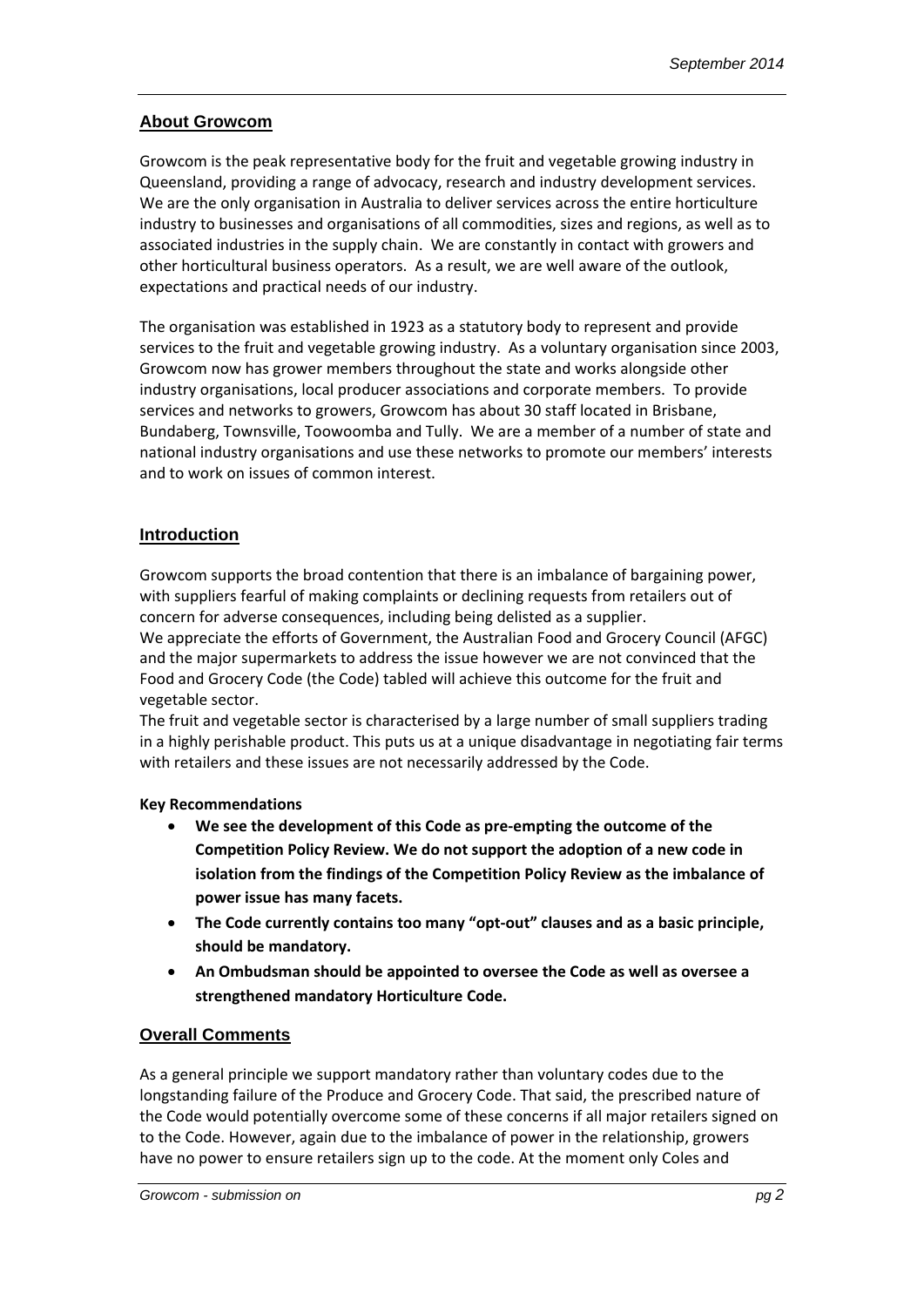Woolworths have committed to opting in to the Code. In addition, a mandatory Code would be consistent with other industry Codes such as the Horticulture Code, which means there could be no accusations of an overly lenient approach to certain components of the supply chain.

Growcom supports the inclusion of the principle of good faith in the purpose of the Code. As per the National Farmers' Federation submission into the Australian Government competition policy review, the agricultural sector generally faces an imbalance of power in contract negotiations. This exposes producers to potential abuse of market power, both in a legal and more importantly practical sense. Producers are often offered standard-form contracts, with limited ability to negotiate terms, or on a 'take it or leave it basis'. The perishable nature of agricultural products heightens the risk of breach of good faith (depending on explicit terms of the contract). Growcom has also examined the findings of the 20[1](#page-2-0)3 Wein Review into the Franchising Code<sup>1</sup> and it seems on-balance, that the inclusion of a good faith clause would provide extra protection for our growers.

For some commodities (such as pineapples) negotiations around supply are made on a week by week basis. Other suppliers of horticultural commodities have up to three year supply agreements which more closely mimic the arrangements of other components of the grocery sector. Obviously those engaged in short term contracts are more vulnerable than those with longer term supply agreements.

The general consensus from growers who supply the major retailers regarding this Code is that while the provisions by and large seem sound on the surface, there are too many caveats and opportunities for alternatives to be negotiated. If the fundamental issue centres on lack of power at the negotiation table, then small suppliers are hardly likely to be able to argue against supply agreements that are not in their favour. It could be argued that the good faith provisions can be invoked, however this relies on extremely robust dispute resolution procedures which we do not think are evident in the current Draft. For specific examples of the exemptions within the Code please refer to the Victorian Farmer's Federation (VFF) submission.

The dispute resolution mechanism is too weak and does not address the inherent issues of imbalance of power as it is too reliant on an in-house complaints procedure. In line with the VFF submission, we support a mandatory code with pecuniary penalties. Based on the experience in the United Kingdom on this issue, we see the appointment of an Ombudsman as absolutely critical to the success of any Code regulating this sector. Despite having a Code in place since 2001, abuses against suppliers in the UK were ongoing and in 2013 a statutory Grocery Adjudicator was appointed. The adjudicator's role is to proactively enforce the UK Grocery Supply Code of Practice and curb abuses of power. It ensures that large supermarkets treat their direct suppliers lawfully and fairly, investigates complaints and arbitrates in disputes. The experience with the Horticulture Code has also shown that some sort of independent arbiter is required to ensure that negotiations are entered into in good faith. We note the decision by Coles to appoint their own adjudicator, however we see this should be a role performed absolutely independently of the retailers themselves and it should extend to all supermarkets.

<span id="page-2-0"></span>*Growcom - submission on pg 3* <sup>1</sup> Mr Alan Wein *Review of the Franchising Code of Conduct: Report to the Hon Gary Gray AO MP, Minister for Small Business, and the Hon Bernie Ripoll MP, Parliamentary Secretary for Small Business*.